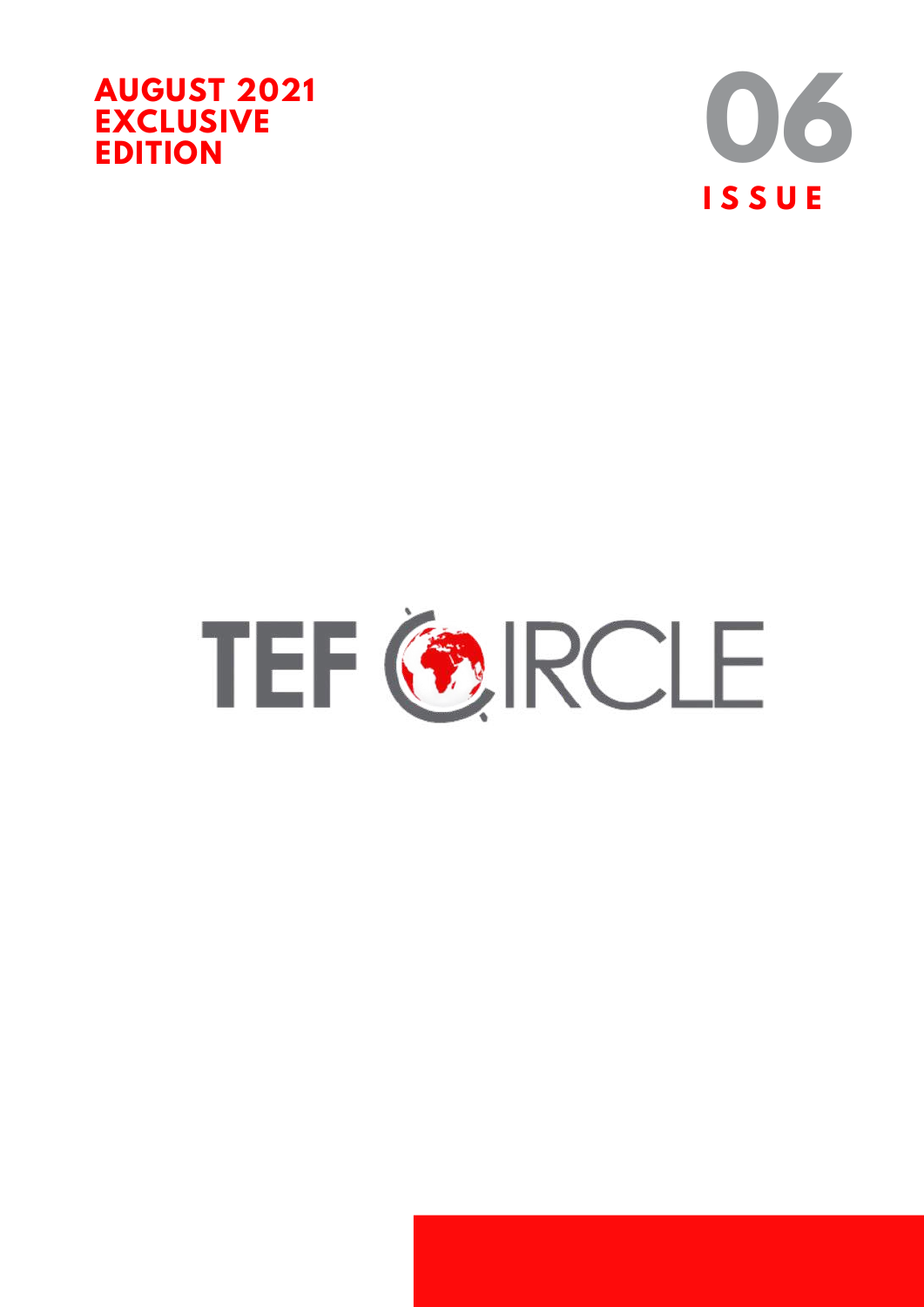



### $E$  **DITOR'S NOTE**

# **06-09**

# **STARTING TO SCALE**

How TEF Alumni Mario Egie secured \$240,000 funding for his start-up.

# **10-12 MEDIA IN AFRICA**

Journalists and changemakers to adopt a new mindset to journalism

**1**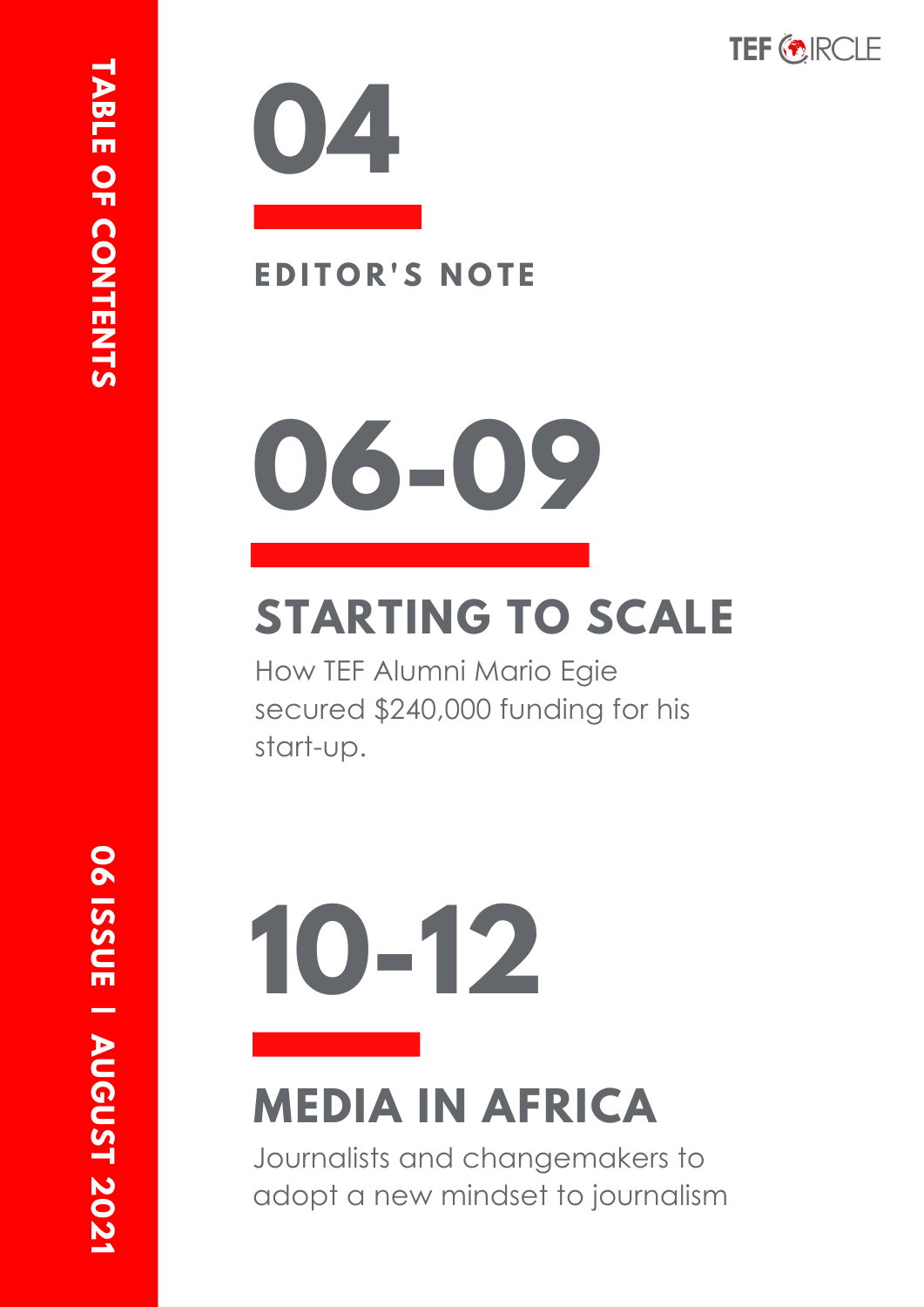

# **13-16**

#### **E C O S Y S T E M F O C U S**

by TEF Alumni, Abaas Mpindi & Founder of Media Challenge Initiative, Uganda



### **ALUMNI SPOTLIGHT**

For #InternationalYouthDay, TEF Alumni reflect on what makes them successful.

# **21**

### **FROM THE FOUNDATION**

Highlights and news from the Tony Elumelu Foundation

**1**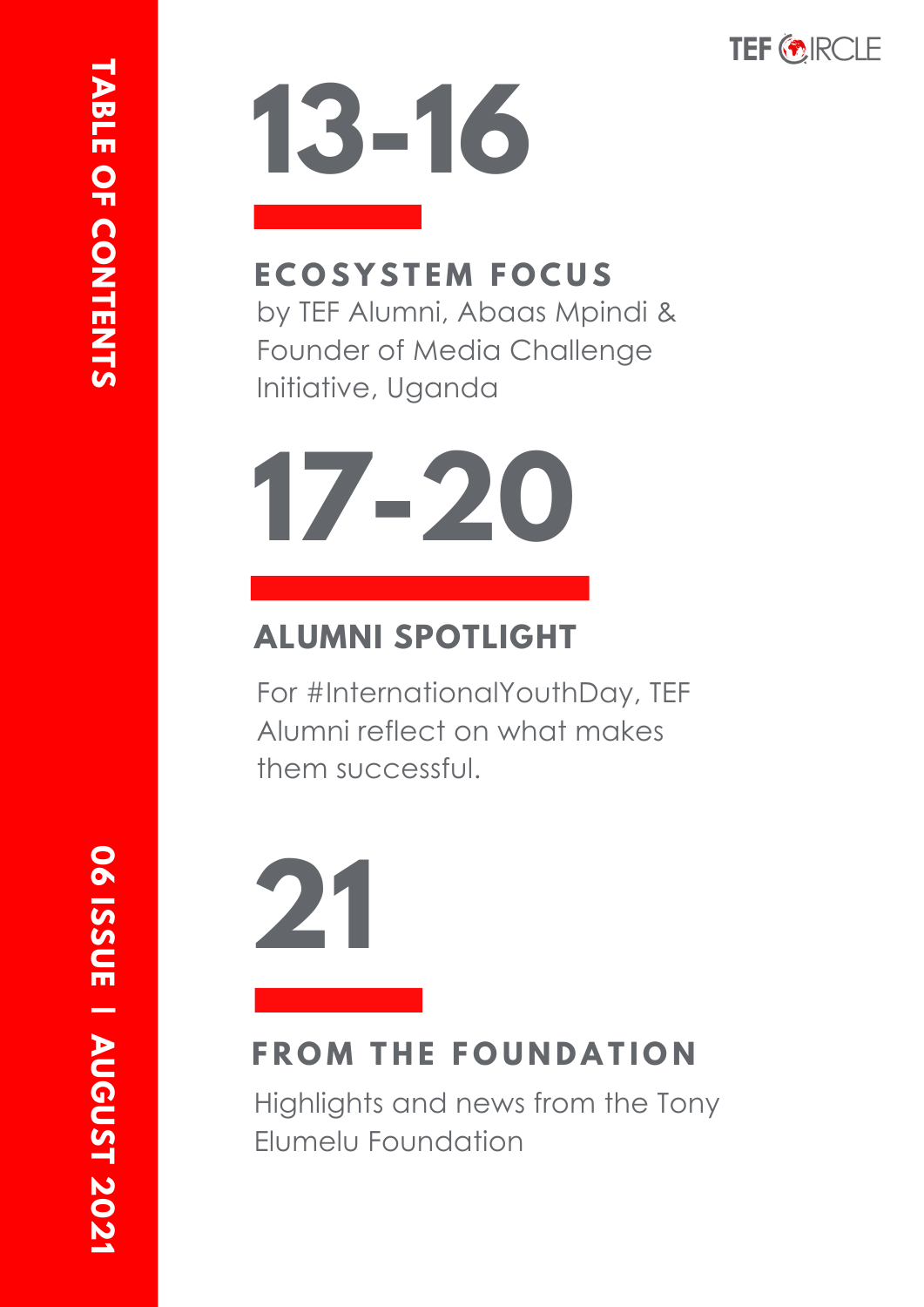

Dear Reader,

From conquering uncommon business sectors, to creating social wealth, improving welfare, and driving economic prosperity for their communities, there is no doubt that the African youth is creating a world where they have unequivocal agency over their future. As the leading philanthropy empowering young African entrepreneurs, this August issue is dedicated to the celebrating the youth entrepreneurial spirt, as we face a world that will soon be dominated by that demography.

#### Marking

Marking<br>#InternationalYouthDay,<br>Tary Flurealy Fauralation #InternationalYouthDay, the Tony Elumelu Foundation led a series of youth-based campaigns that included conversations on youth advancement: opportunities, policies, investments, and ensuring a suitable environment for young entrepreneurs and their businesses to thrive.

Indeed, dominating headlines at present is how more African start-ups can scale their operations through access to increased funding. Our cover story is of TEF Entrepreneur, Mario Egie, who recently secured funding of \$240,000 for his start-up, Kite-Financial. True that we live in a world where large funding for start-up has become essential, Mario also belabors teamwork, clear vision, and passion as key factors that entrepreneurs must embrace on the journey to securing more funding.

#### *"Would it live beyond the next 5 years? What does the future look like?"*

From Uganda, Abaas Mpindi echoes these thoughts of sustainability and longevity many African entrepreneurs struggle with. Yet, this passionate change maker has built a media organisation that is as effective as it is ambitious, addressing stereotypical imageries about Africa one news at a time.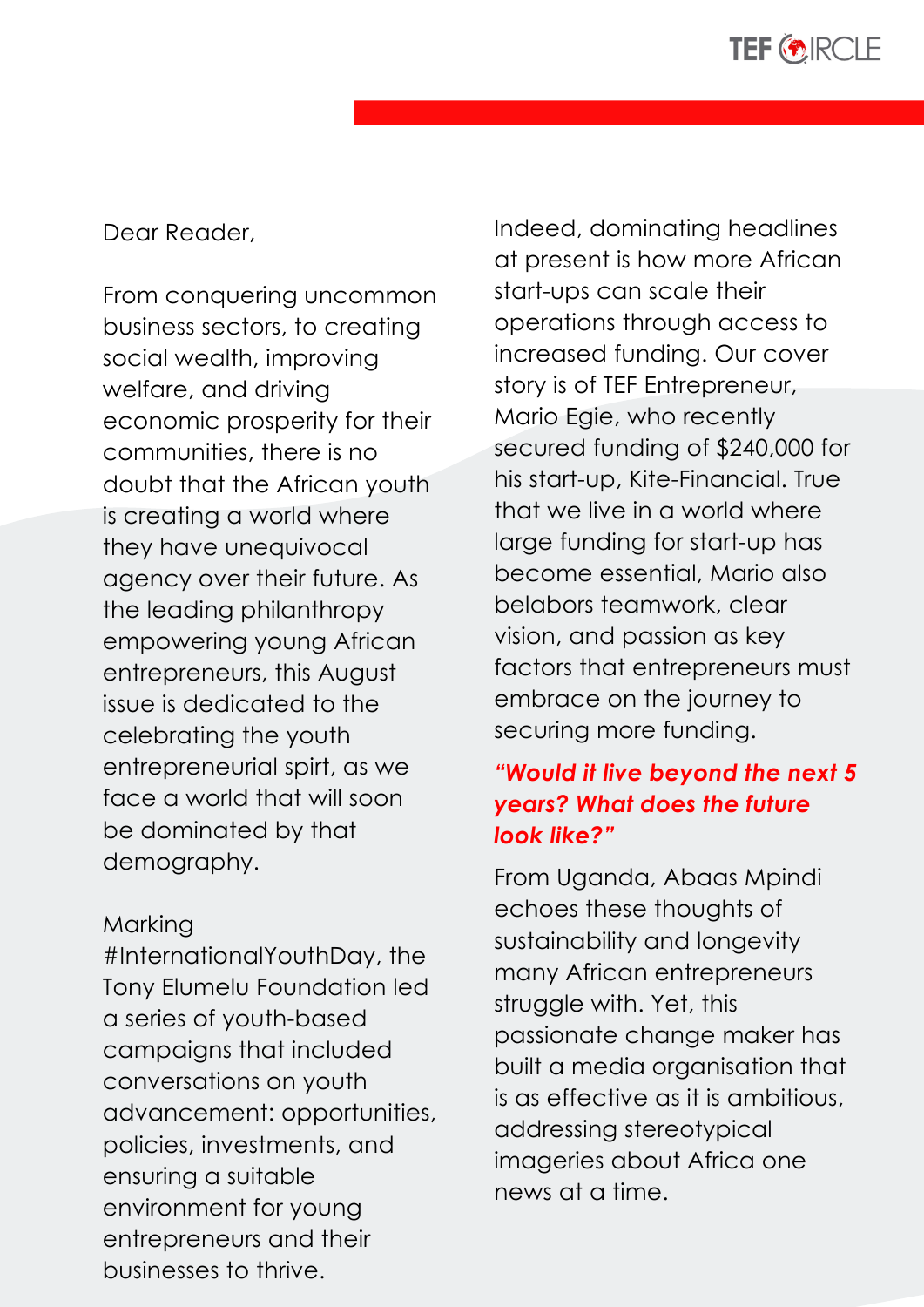

# **NOTE**

Whether you are looking for inspiration on how to secure additional funding, or sparkling conversations from our alumni network about the social responsibility of any organization, there has never been a more important time to turn to TEF Circle.

We hope you enjoy reading!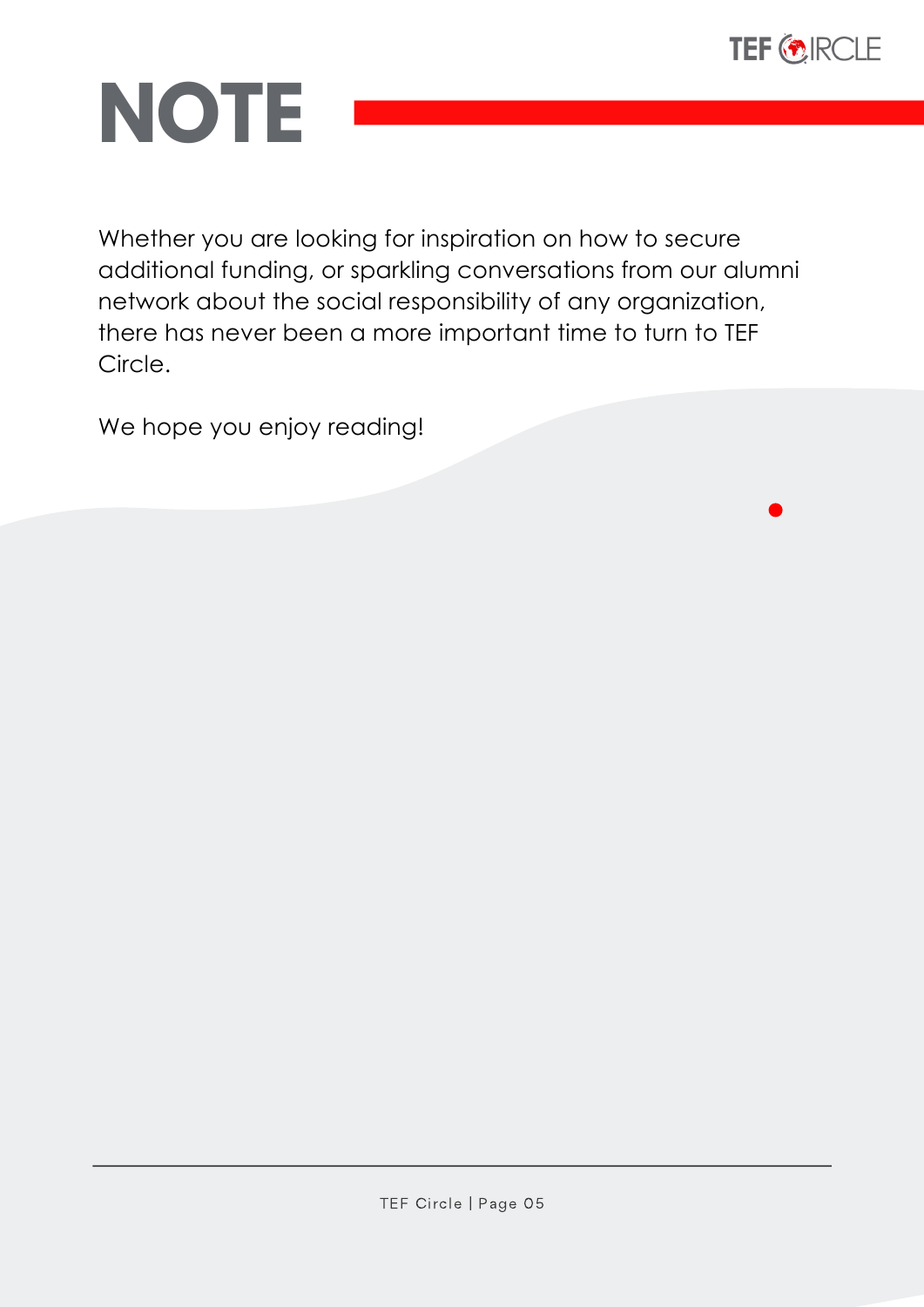# STORY REPORT **MONTH OF THE**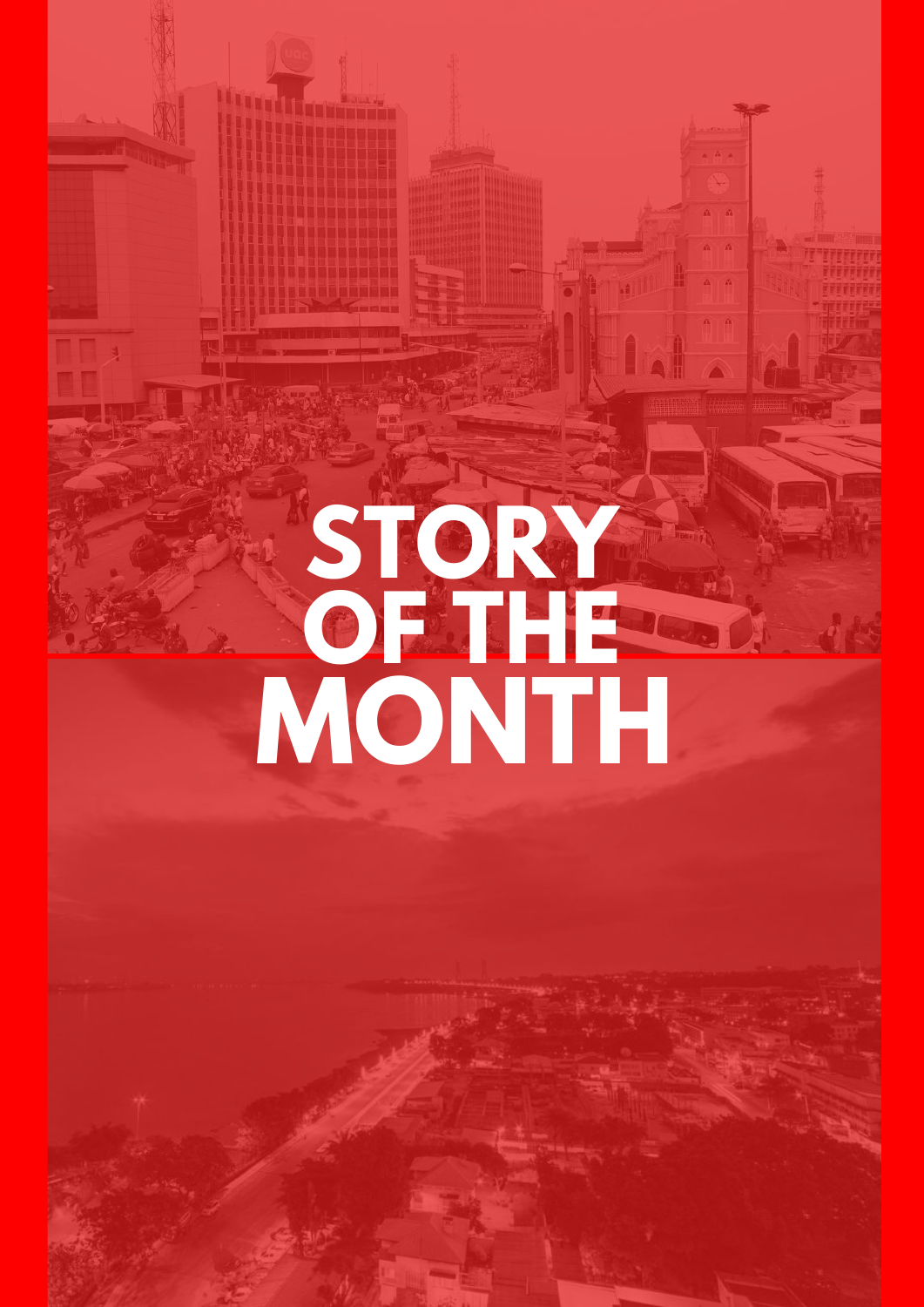### **STARTING TO SCALE: THE SME DREAM**

#### **with Mario Egie**

Mario Egie is a blockchain enthusiast and entrepreneur, who believes in the future of Africa, and that only Africans can help themselves with powerful collaborations across the world. While Mario started working on a Blockchain payment solution to service the unbanked and make cryptocurrency ubiquitous since October 1st, 2018, it wasn't until 2021 that he was able to secure additional post-TEF funding from a Silicon Valley-based venture. The Founder and Chief Executive Officer (CEO) of Kite Financial takes us through his inspiring journey.

**TEF Circle | Page 07**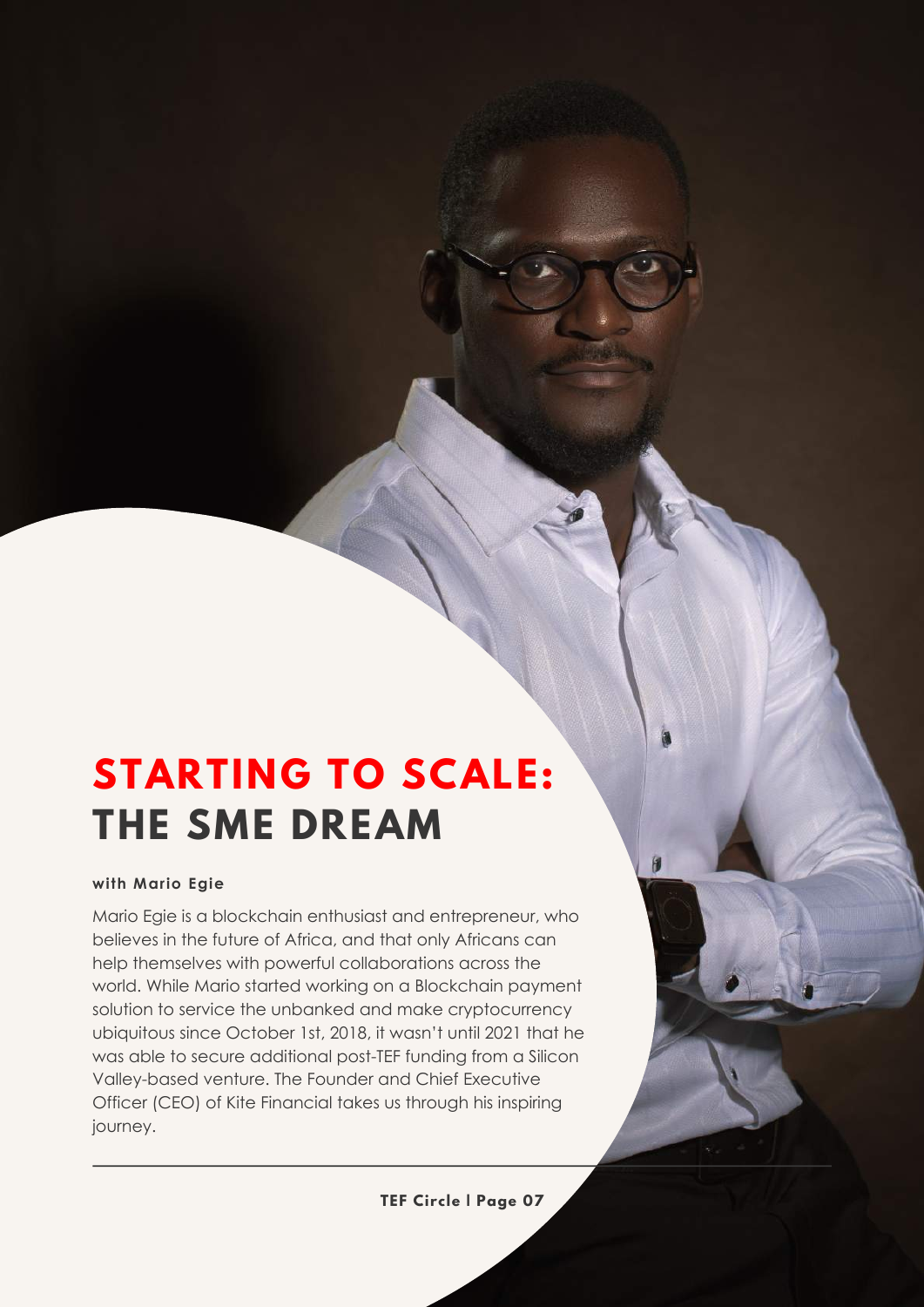

#### **How thorough was the TEF Entrepreneurship Programme application process and how did it prepare you for this opportunity?**

The application process during my year 2019, was very direct and I completed it in a day. I was also lucky to be among the 3,000+ out of 216,000 applicants who were selected for the grant, training programme, and free mentorship, and later for the TEF Entrepreneurship forum that occurred in Abuja, Nigeria.

#### **How useful was the training component in helping you better understand your business, market, and financials?**

It was very useful. I can gladly say that going through the process diligently gives one a solid beginner entrepreneurship foundation that they can build on. The weekly tasks are as intentional as they can be, giving an overall polishing to the mind of the entrepreneurs. This is especially useful for entrepreneurs like me, coming from a scientific background.

#### **How did you find the TEF mentoring process and what guidance, direction did the TEF Mentor give you and your business?**

I had a huge boost by my mentor who gave me that moral support to think to myself: well, I can do it! And sometimes that is the most difficult step: believing that you can.

#### **On celebrating international day of the youth, what policies do you think should be in place for Youth advancement on the continent?**

In the past couple of years, we have seen what Nigerian youths are capable of doing, most especially in the Tech industry, the traction has been globally celebrated. To foster more growth, I believe focus should be on policies that can create an enabling environment for investors, most especially, early-stage investors, and for start-ups to thrive, knowing they have the backing of the government to go out there and succeed. In areas where ambiguity is high, e.g., crypto and blockchain, a board between the leading youths in the space and the government should be setup so both can work hand in hand to establish favorable regulations to both the economy and the startups making effort to foster the economy.

 $\overline{\mathcal{L}}$ "I had a huge boost by my mentor who gave me that moral support to think to myself: well, I can do it! And sometimes that is the most difficult step.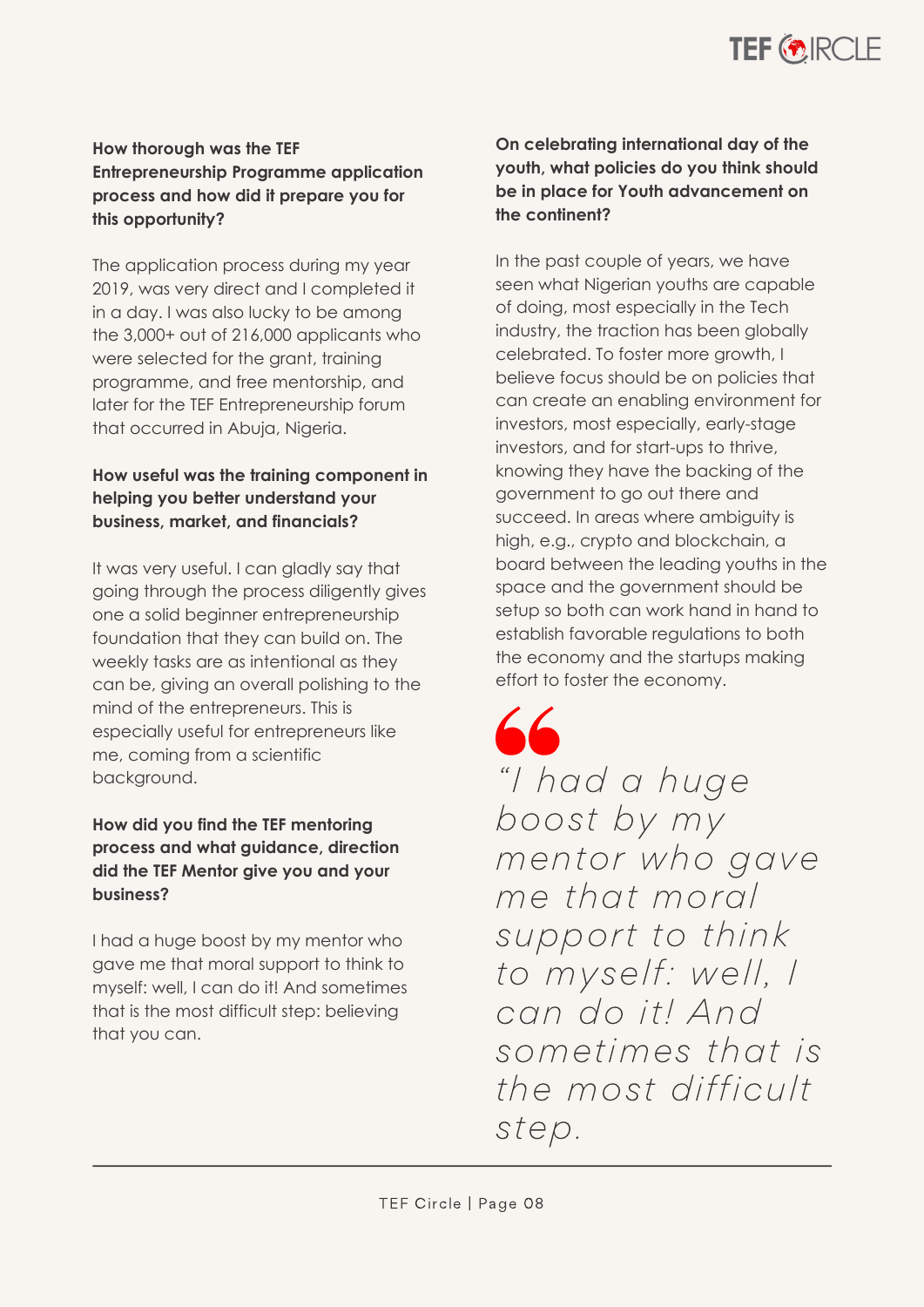

#### **Following receipt of \$5,000 from TEF, you have now secured funding of \$240,000 from a VC based in Silicon Valley. Using your own personal experience, what practical steps do you recommend for entrepreneurs seeking funding?**

Know your business, have the passion for it, and know why you do what you do. Investors want to be sure you can make money, so you must make your business model as clear as possible, and you must have a good team to work on the vision and goals. The team as well as how you plan to achieve your goals, is as important as the vision!

#### **What advice will you give to the 2021 Tony Elumelu Foundation Entrepreneurship Programme cohort?**

Simple: learn, not because you want the grant at the end, but because this is an important stage in your entrepreneurship journey, and you can easily build the initial foundation you need to go out into the world from here. Always think long-term, and it is fine to change business, to rebrand, ideas aren't written on stones, what is not okay, is to quit!



Mario Egie for the TEF Circle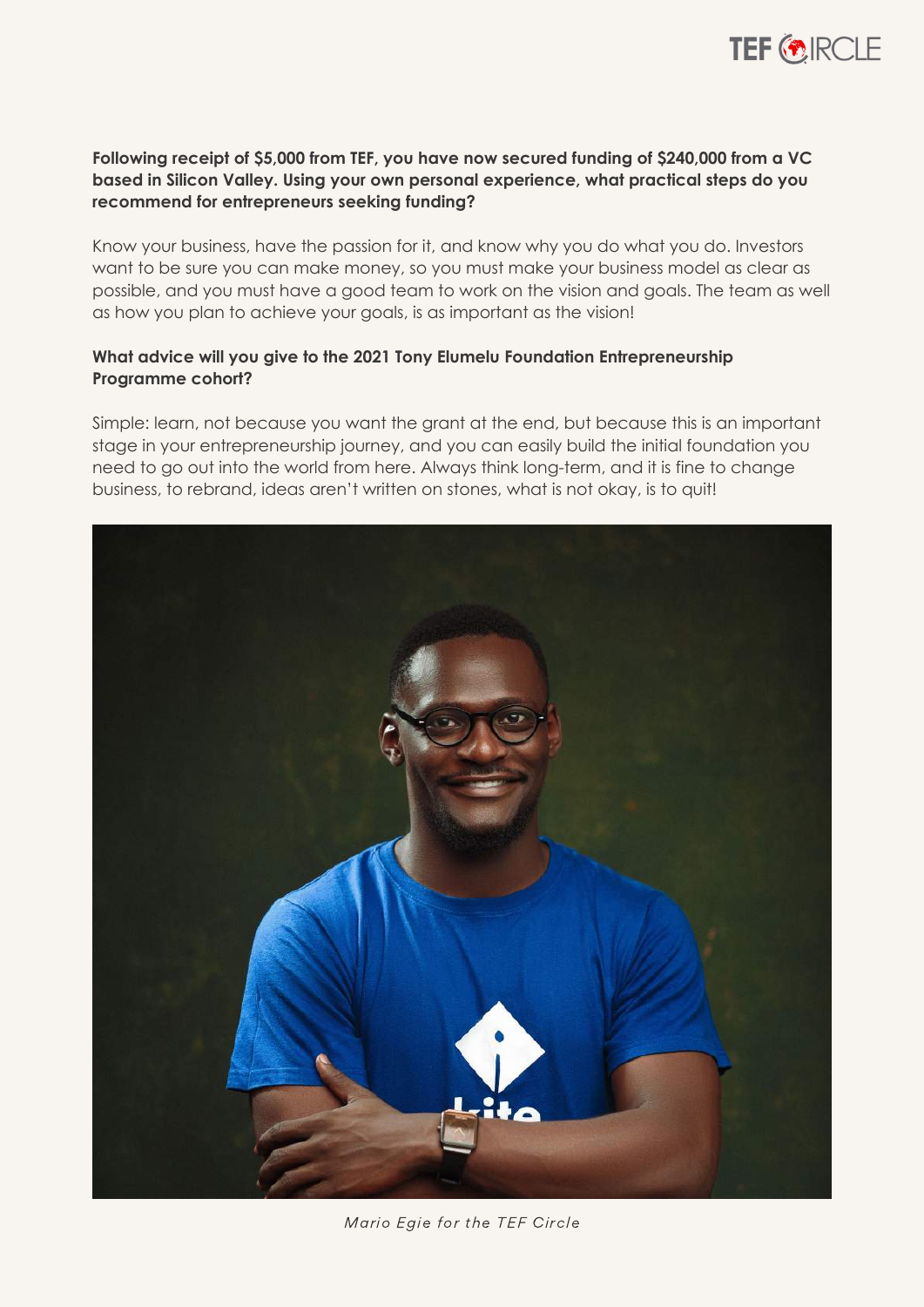# **REGIONAL OUTLOOK BUSINESS**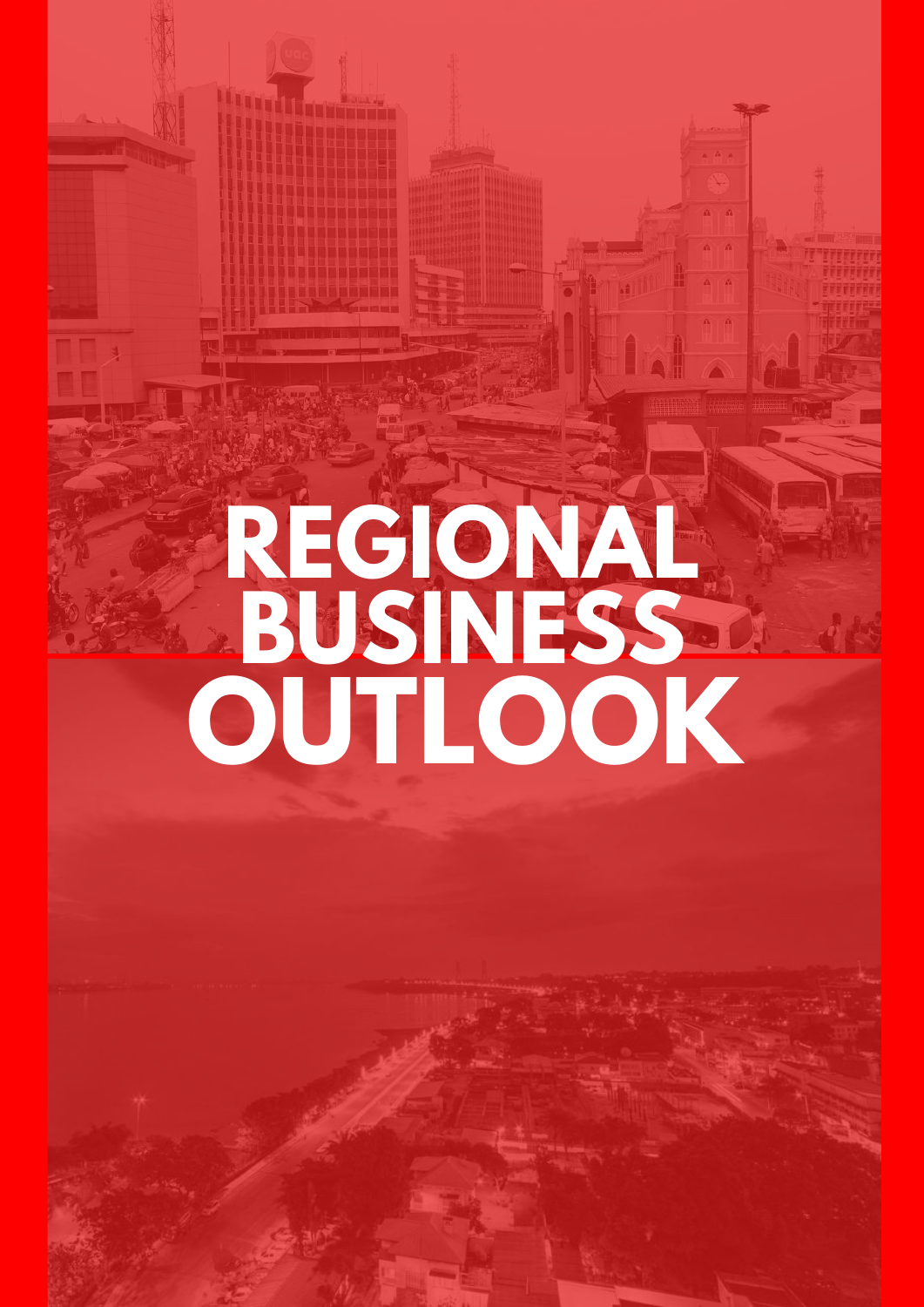



# **SECTOR OUTLOOK**

TEF Alumni, Abaas Mpindi, makes the case for the future of journalism in Africa. He recommends 3 forms of journalism that will catalyze the media landscape in Africa. From Accountability Journalism to Entrepreneurial Journalism and Solutions Journalism, Abaas demonstrates how imperative it is for African journalists and changemakers to adopt a new mindset to journalism.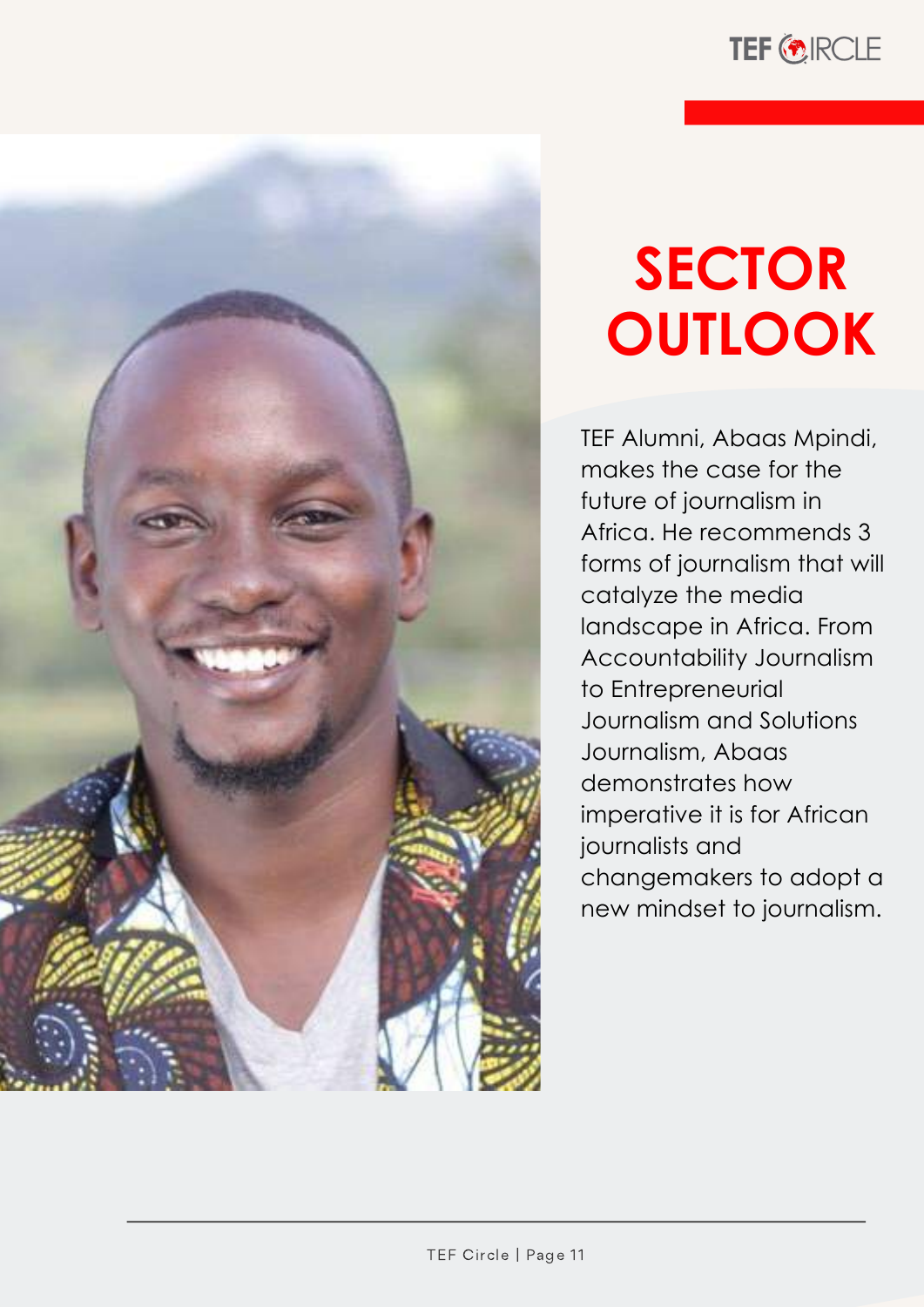

## **MEDIA IN AFRICA**

#### **Accountable Journalism:**

when journalists go above and beyond to hold the powerful people accountable to what they say and do in public offices. We have a huge leadership challenge and one that continues to cripple the continent down. For us to shape a new future, journalists must ensure that they are holding the powers that be to account for public service delivery.

#### **Entrepreneurship Journalism:**

is the case of journalists working as entrepreneurs to produce new niche reporting products or journalism innovations, but it can also be reporting that focuses on stories of entrepreneurs and the impact of their businesses. Entrepreneurship will be crucial in shaping the future of Africa and therefore stories of African entrepreneurs must be documented for now and the next generation. There is also evidence there is a high survival rate of start-ups that attract media coverage.

#### **Solutions Journalism:**

focuses on extensive and evidenced based coverage of responses to the problems. Traditionally, the media has used a problem centered reporting lens to cover the continent. This over the years has created a very entrenched negative narrative of poverty, corruption, diseases and stereotypes. While these things exist on the continent and must be adequately addressed, it is not the WHOLE story. Moving forward, the media and journalists must understand the traditional negative reporting will expose the evil (must be done) but is ultimately insufficient to create and inspire change. All storytellers must rebalance the news and show solutions that are shaping the destiny of Africa. Evidence of countering traditional problems like poverty and diseases must adequately be covered to inspire replication and hope in other countries.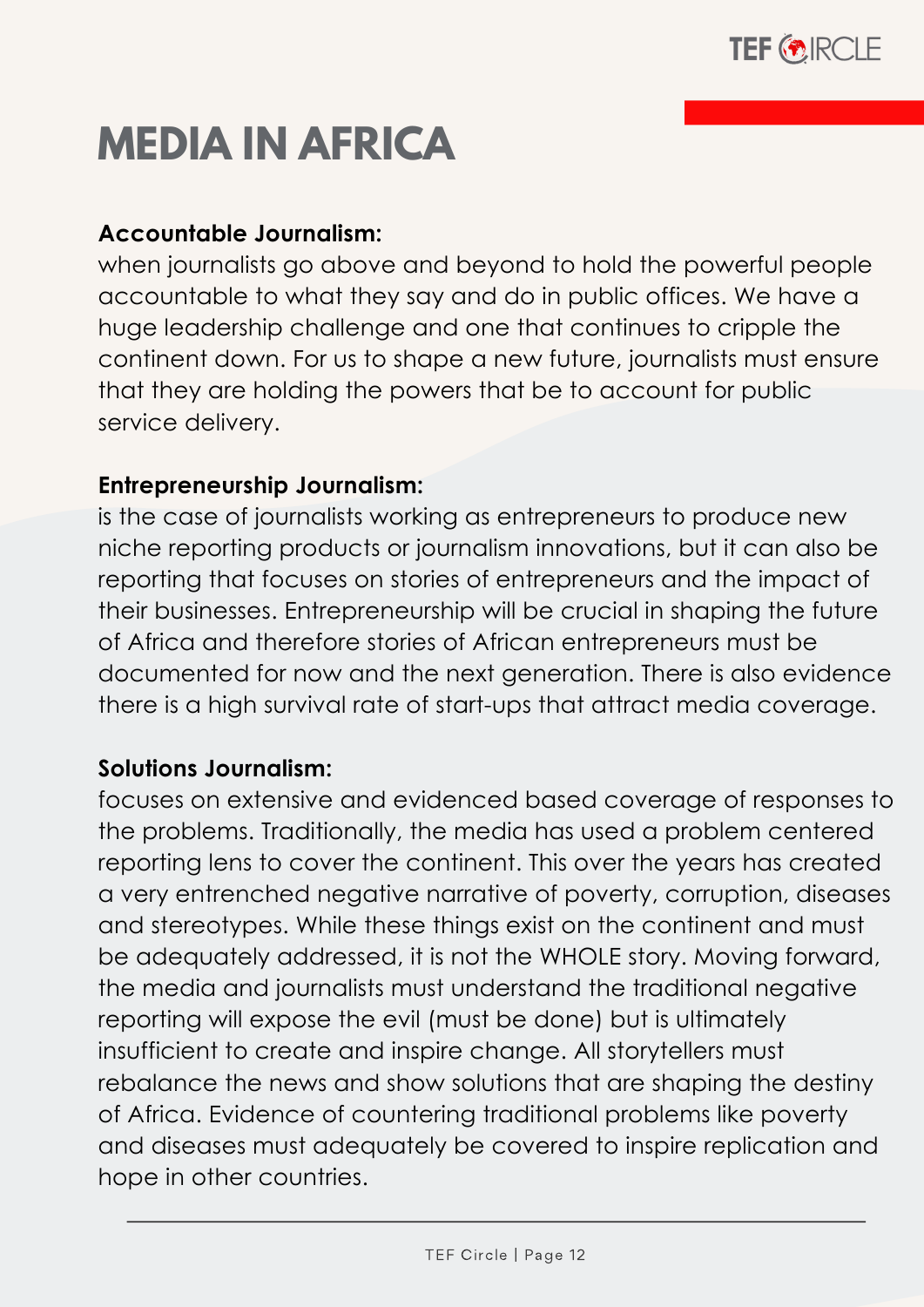# **ECOSYSTEM FOCUS**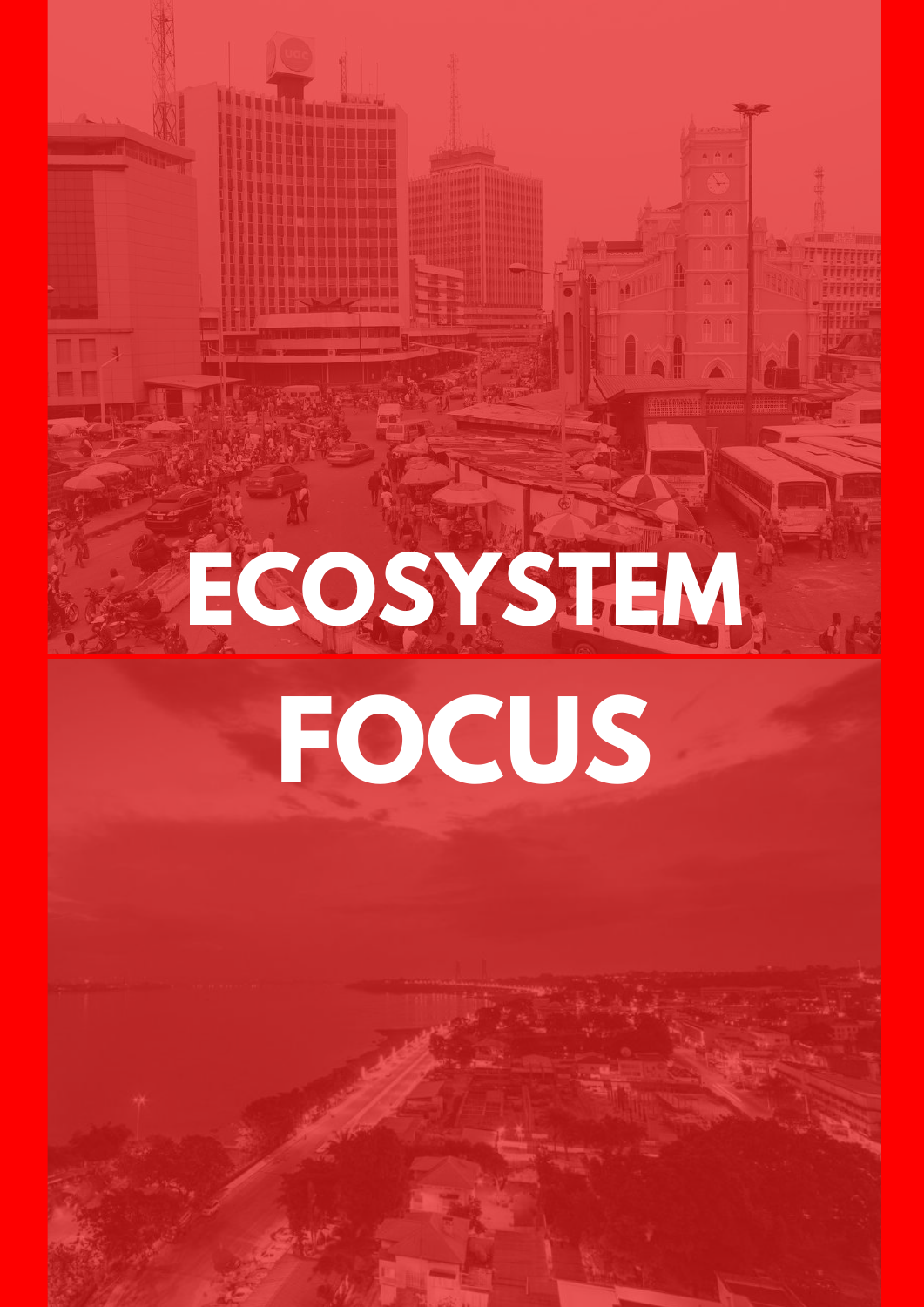



#### **"IT IS IMPORTANT TO SHARE THE PARTS OF AFRICA THAT INTENTIONALLY STAY HIDDEN TO THE GLOBAL MEDIA LIKE STORIES OF WORKING MODELS OR INNOVATIONS OF YOUNG AFRICANS THAT BEAT THE ODDS TO SOLVE THEIR GRASS ROOT PROBLEMS"**

Abaas Mpindi, Founder of Media Challenge Initiative, Uganda

Ugandan Entrepreneur Abaas Mpindi has turned a field of entertainment into a company that strives for social development. In this interview, he underscores the value of the Tony Elumelu Foundation Entrepreneurship Programme on his journey to building the next generation of journalists, storytellers and leaders that will rebrand the image of Africa.

Abaas considers himself the classical definition of a dreamer and forerunner in shaping the future of the Africa. Here is how it all started for Abbas.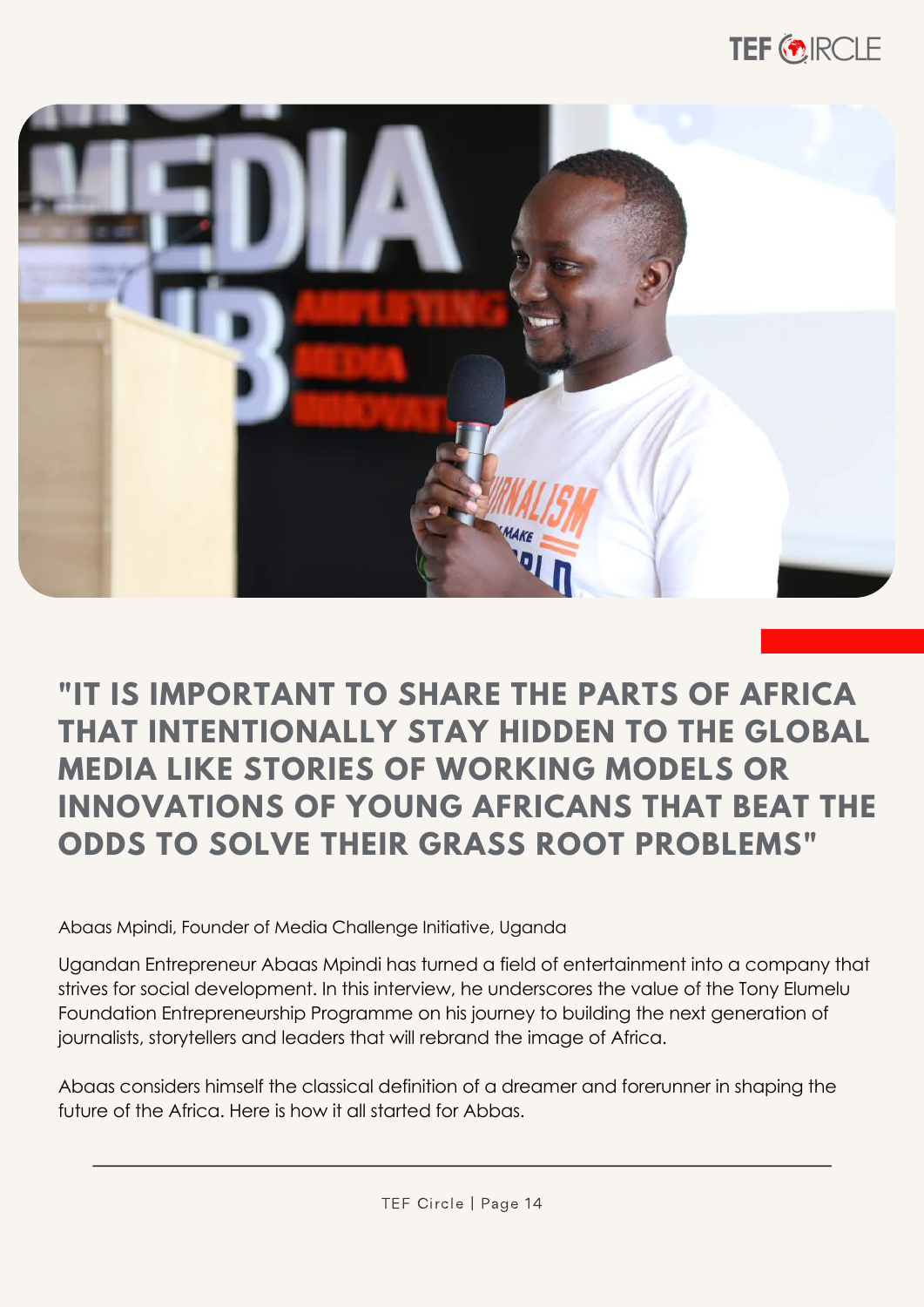

#### **"IT IS NOT ABOUT MAKING MONEY; IT IS ABOUT HOW THE MONEY CAN MAKE YOUR BUSINESS THRIVE"**

Abaas Mpindi, Founder of Media Challenge Initiative, Uganda

#### **How thorough was the TEF Entrepreneurship Programme application process and how did it prepare you for this opportunity?**

The TEF Entrepreneurship Programme found me at the time when my team and I at Media Challenge Initiative were spending sleepless nights thinking about the business model and sustainability plan of the organisation. As a start-up, we were excited about starting and running the organisation, but we really had not thought about the business. That would come later. We were doing the work and impacting the life of others, but we had not taken time to reflect about the life of the organisation. Would it live beyond the next 5 years? What does the future look like? These were critical questions that needed reflection and yet we were not bothered about them. The process of applying for the TEF programme challenges you to think not just about the business of the organisation/company but also the life of the business. It is not about making money; it is about how the money can make your business/organisation thrive. As an entrepreneur, I think the TEF application process changed my mind set from just a passionate change maker to building a media organisation that can do good and do well.

#### **Interesting opinion on the life of an organization. How useful was the training component in helping you better understand your business, market, and financials?**

If the application opened my mind about what critical areas of our business that we had not thought about, the training provided a step by step walk through to developing the business plan, understanding our market and financials. As a young start-upper, the training is the best "how-todevelop-a-business-plan" tutorial that one can ever go through. As a newbie in the business space it was a totally new experience that simplified the process of understanding my target market and to get the best out of the market.

#### **How about the mentoring process? What guidance and direction did the TEF Mentor give you and your business?**

This was one of my first experiences to work with a structured mentorship program and mentor. It was very challenging but required developing a discipline and habit to be mentor-able. I was paired with a gentleman with a media background called Enobong who has also kept in touch to celebrate my wins once in a while. He helped me navigate building a media business. This experience would later help us set up a media mentorship program at Media Challenge Initiative which has mentored 77 fellows from flagship media fellowship program. It is from this mentorship experience that I understood the value of being coached and mentored in a structured experience. It is the commitment and vulnerability to receive critical structured feedback and the willingness to listen and actionize it that mattered for me. It is the same experience that I want to create for young journalists; an opportunity to be listened to and guided.

#### **Are you a member of any TEF Alumni hub?**

I am on the Uganda alumni WhatsApp group where I receive numerous updates from the alumni community. I am also signed up on TEFConnect – TEF's digital networking platform for African entrepreneurs; It is one platform that I must use extensively in the future to interact with other entrepreneurs.

#### **Through your business, Media Challenge Initiative, you are empowering and building the next generation of journalists, storytellers and leaders that will rebrand the image of Africa, what has been your experience doing this?**

This has been the most fulfilling experience of my career. Media Challenge Initiative, since my year as a TEF entrepreneur, has trained over 2000 journalism students. We launched one of the few youth journalism fellowship programs on the continent that has trained so far 77 fellows since 2017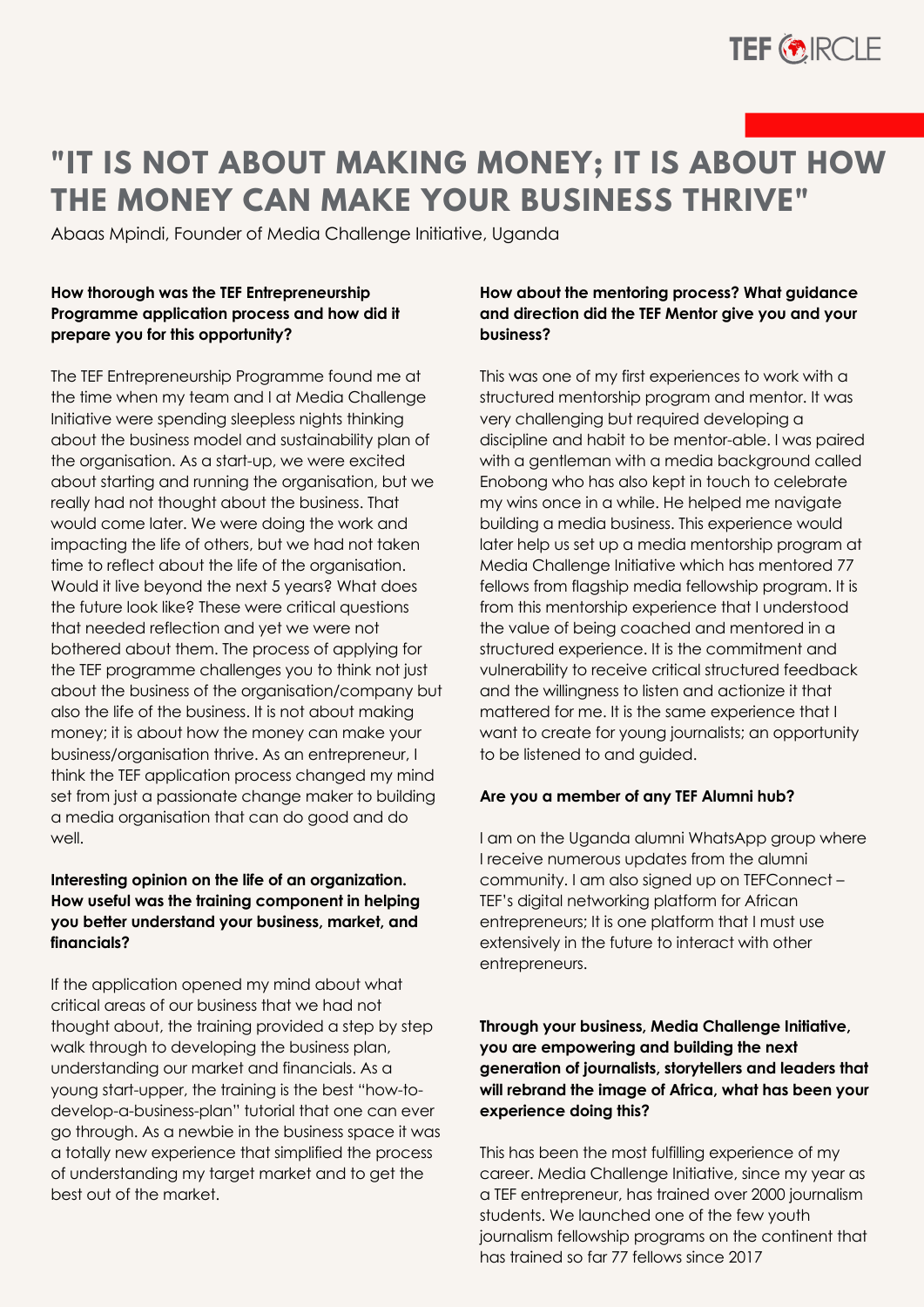

#### **"CHALLENGING NARRATIVES IS MORE THAN JUST CALLING OUT WRONG NARRATIVES, IT IS ABOUT PRESENTING STORIES OF EVIDENCE OF THE WHOLE STORY "**

Abaas Mpindi, Founder of Media Challenge Initiative, Uganda

Our mantra at MCI is that journalism can make the world a place. It is the driving force that inspires our work of challenging negative narratives about our Continent, Africa. We do this through training young journalists in solutions journalism reporting and also challenging those existing historical stereotypes that have existed for years. We continue to work as a notfor-profit social enterprise that creates impact through supporting journalism students but we have also initiated the business through offering media solutions to organisations and companies. We have learnt over the years of training young journalists that challenging highly entrenched colonial narratives takes time and we need to target young people to build their knowledge and understanding history. We also believe now that challenging narratives is more than just calling out wrong narratives, it is about presenting stories of evidence of the whole story of the continent. It is important to share the parts of Africa that intentionally stays hidden to the global media like stories of working models or innovations of young Africans that beat the odds to solve their grass root problems. Those stories must be told for replication, to inspire urgency but most importantly, to show that change is possible.

#### **How would you describe the role of the media playing in shaping the continent's future and how do you see the media landscape changing on the continent?**

We have seen in the past and present where media and journalism has been abused by the powers that choose to commit atrocities. That must change. The media must be treated like a strong pillar in shaping the future of the continent. It is a tool that must be used effectively to launch a new continent for the next generation.



*TEF Alumni, Abaas Mpindi*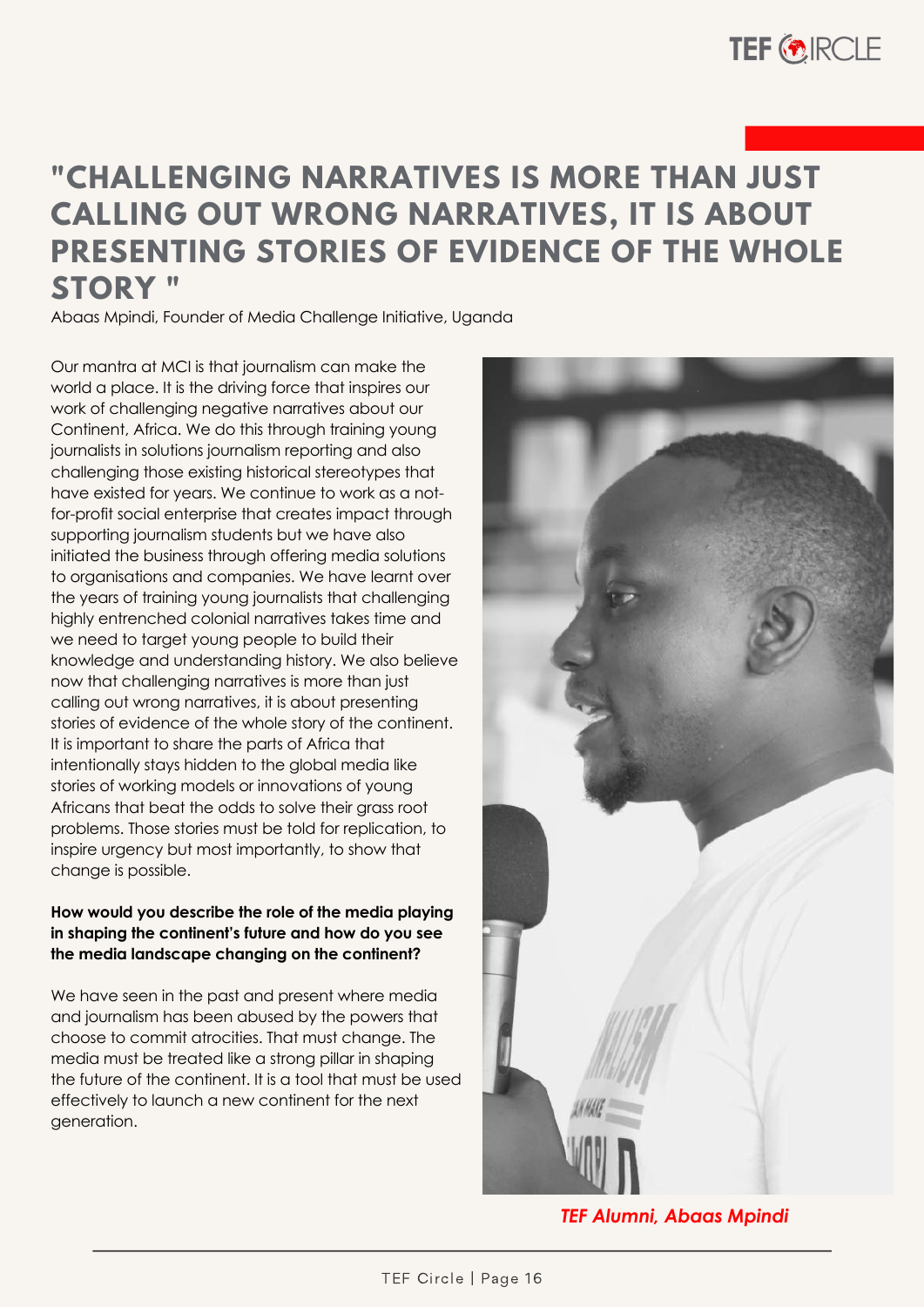# **FROM THE TEF NETWORK**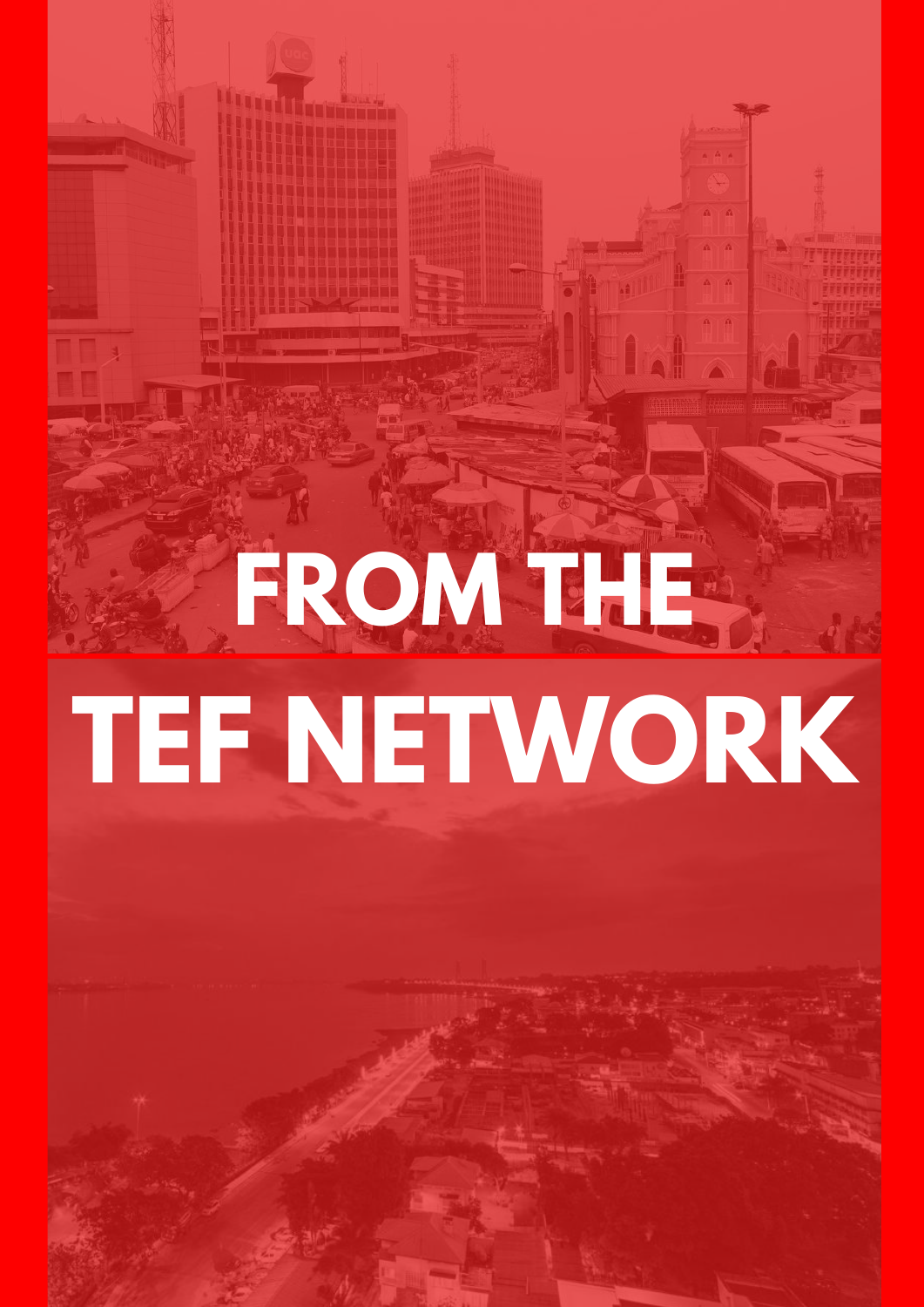

# **ALUMNI SPOTLIGHT**

For #InternationalYouthDay, we celebrated the dynamism of Africa's youth with a powerful showcase of #TEFAlumni testimonials. These entrepreneurs took us into their daily routines, spotlighting habits that drives their success.

**3**

#### Yididiya Zeleke, Eco-friendly entrepreneur: How I

stay successful as an African youth is by applying focus. For me, I like to focus on the important task of the day and plan for the next day. i also ensure to meditate and do yoga.

Obiamaka Oragwu, Fashion entrepreneur & content creator: How I stay successful as an African youth is by staying open to learning. When I am not creating content, I am reading a book or listening to quality podcasts.

**2**



**1**

Selasi Dzikunu, Beauty & Cosmetics entrepreneur: How I stay successful as an African youth is through my ability to learn quickly from mistakes and move on.

#### Omowunmi Akande, Health & Hospitality

entrepreneur: How I stay successful as an African youth is by starting my day with intention. I have realized that meditation helps me center my focus on what I want to accomplish in my business, personal life, health, and relationships. Before I get into my day proper. I catch up with emails and read a little. My go to site is Quora. Completely obsessed with Quora. You can learn a plethora of things in a short while. I also believe in balance, and I try to incorporate this into my life as much as I'm afforded.

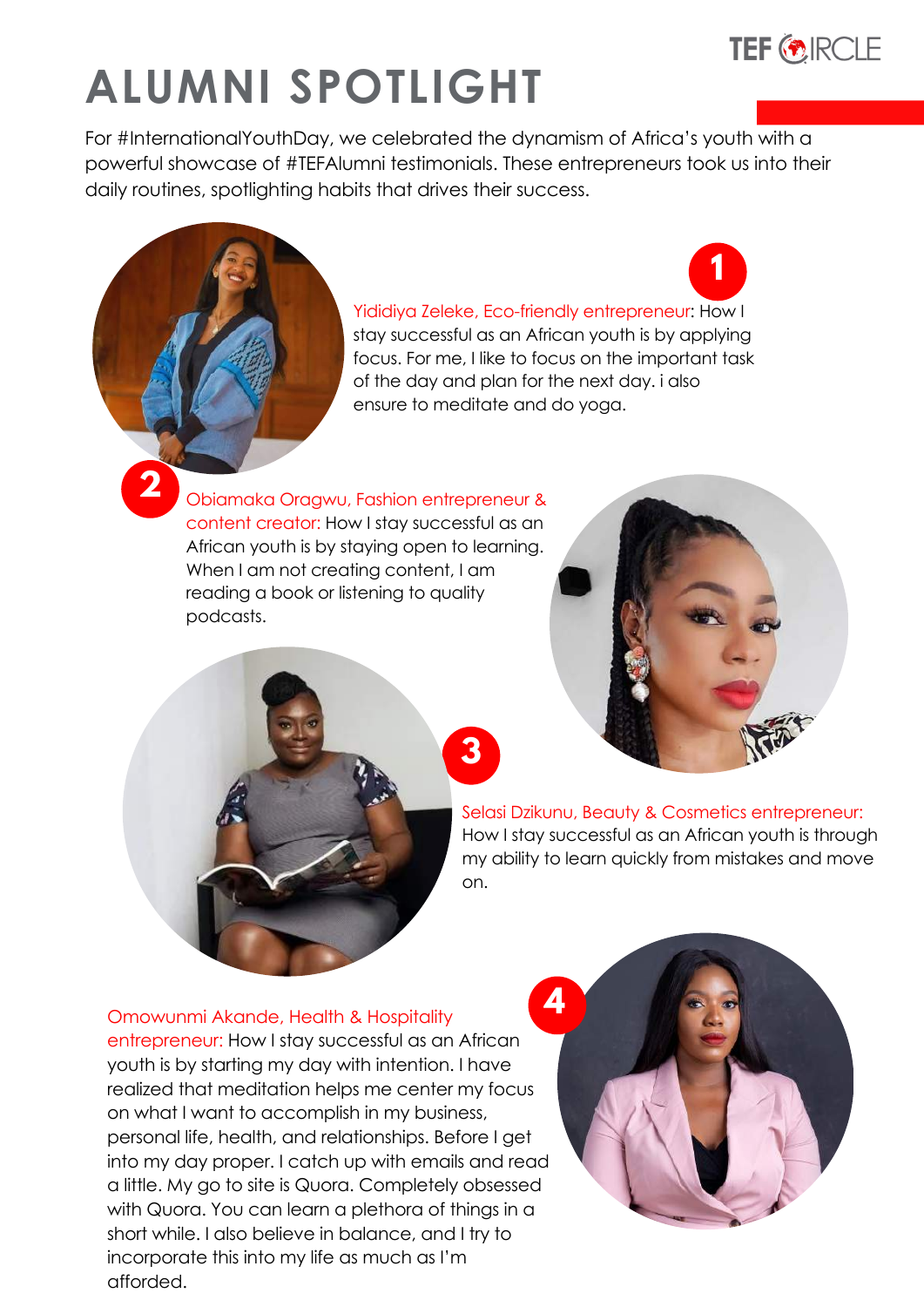

### **WHY SOUTH AFRICA NEEDS TO PAY ATTENTION TO ITS YOUTH DEMOGRAPHY**

In South Africa's largest news outlet, IOL, TEF's compelling essay on how Africa's youth demography can catalyse growth for South Africa's economy and beyond was published. Each year, over 10 million African youth enter a labour market that only generates 3 million new job opportunities, necessitating urgent action and intervention by the private sector. Read more [here.](https://www.iol.co.za/business-report/opinion/why-south-africa-needs-to-pay-attention-to-its-youth-demography-0f1d4c4e-b428-52c0-88ba-ecfb7a7618c0)



### **"All our dreams can come true, if we have the courage to pursue them."**

**WALT DISNEY**



### **"IT IS ONLY THROUGH INNOVATION THAT WE CAN TRULY RISE UP"**

TEF CEO, Ifeyinwa Ugochukwu, delivered a poignant address as Chair of the Zero Hunger roundtable in Nigeria – a multi-sector forum aimed at collectively addressing food challenges as a part of the UN's global mandate to achieve Zero Hunger by the year 2030.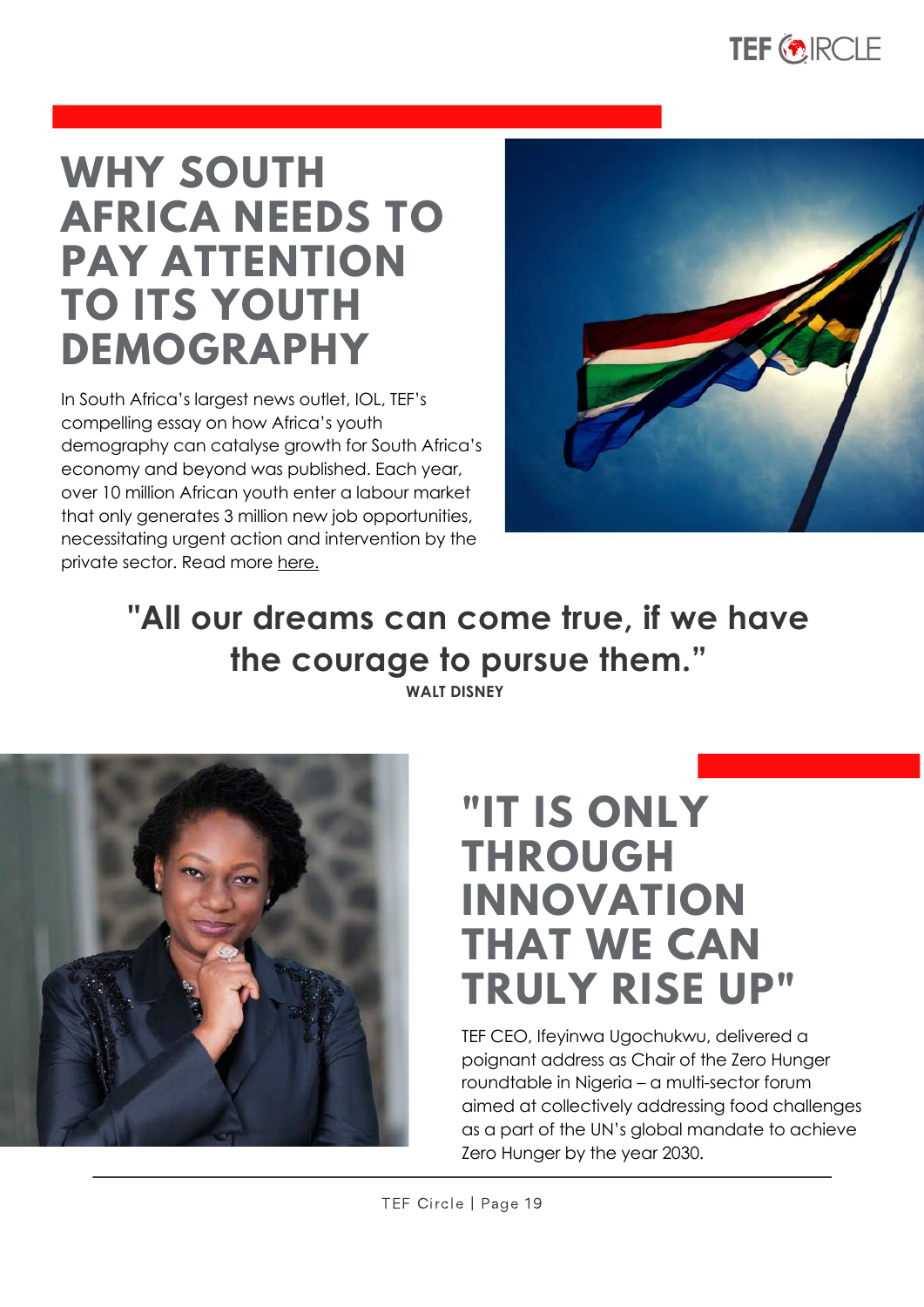

# 66 **AFRICA, WITH ITS ABUNDANCE**<br>RESOURCES **RESOURCES AND UNIQUE DEMOGRAPHIC STRUCTURE AND POPULATION DIVIDEND SHOULD MODEL IN GROWTH BASED ON OUR PEOPLE.**

**Tony Elumelu**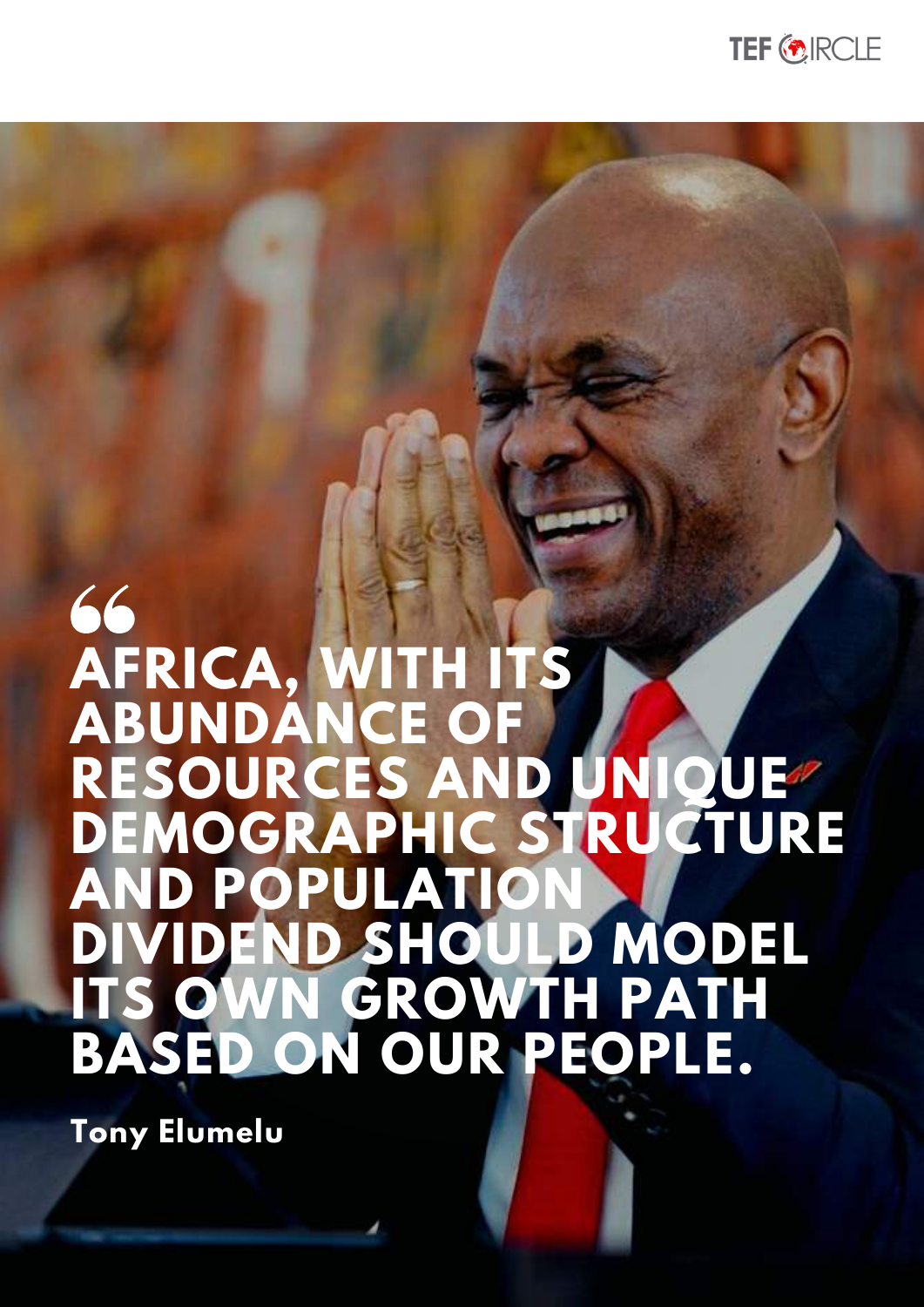

# **TEF ORCLE FROM THE FOUNDATION**

## **CIRCLE WATCH**



**LISTEN TO TEF CEO IFEYINWA [UGOCHUKWU](https://youtu.be/-R2Bgw8Ihmo) [ON](https://youtu.be/-R2Bgw8Ihmo) YAPIE PODCAST**

**WATCH TEF #INTERNATIONALYOUTHDAY POWERFUL CAMPAIGN**

## **CIRCLE READ**

#### **2 Who and what Inspires you?** *Reflections from TEF Founder, Tony O. Elumelu*

As an entrepreneur, TEF Founder Tony O. Elumelu has admitted to drawing inspiration from other brilliant minds in business, technology, entertainment, and indeed all spheres of life. He talked in depth about four of these incredible personalities that he admires in his interview with New African Magazine:

"I can think of four people, two of whom have passed away that I continue to draw inspiration from; one is Steve Jobs and the other is Michael Jackson. With Steve Jobs, I think it's simply amazing that a man founded a business, and after his death, it became the first company to cross a trillion-dollar market cap!" Read more [here.](https://tonyelumelu.com/2021/08/19/who-and-what-inspires-you/)